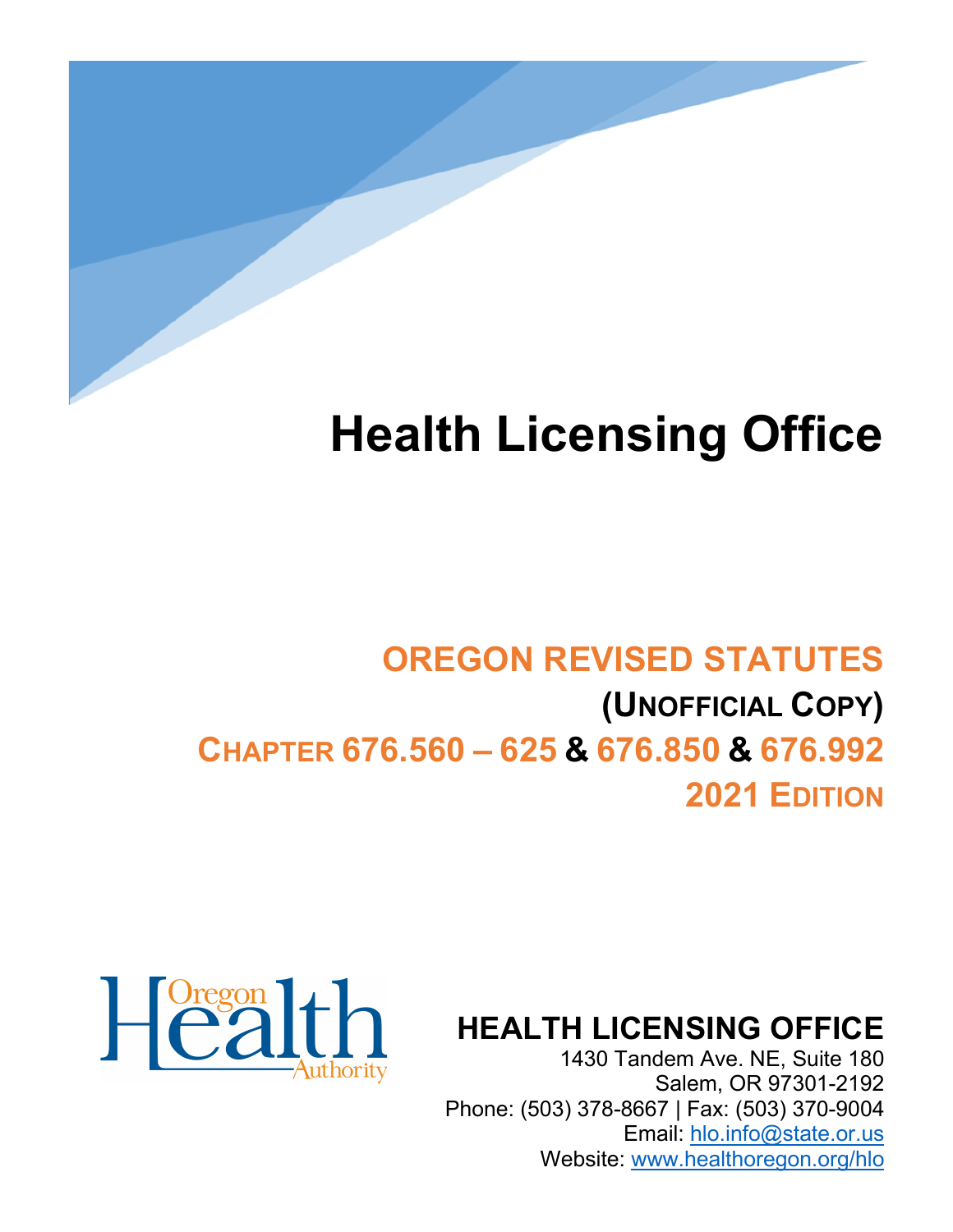# HEALTH LICENSING OFFICE

**676.560 Purpose of Health Licensing Office.** (1) To provide for the more effective coordination of administrative and regulatory functions of certain health boards, councils and programs involved in protecting the public through the licensing and regulation of health-related professions and occupations practiced in this state under a uniform mission and uniform goals, the Health Licensing Office is created within the Oregon Health Authority.

 (2) The mission of the office is to serve the public by providing a uniform structure and accountability for the boards, councils and programs under its administration to protect the public from harm. The office's focus is to:

 (a) Promote effective health policy that protects the public from incompetent or unauthorized individuals and allows consumers to select a provider from a range of safe options.

 (b) Provide outreach and training to stakeholders to improve compliance with public health and safety standards, and to involve stakeholders in the regulation of the various disciplines and fields of practice.

 (c) Form partnerships and work in collaboration with each constituency, local and state governmental agencies, educators, organizations and other affected entities to encourage diverse opinions and perspectives.

 (d) Provide the boards, councils and programs with a standardized administrative forum and procedures for operation, fiscal services, licensing, enforcement and complaint resolution.

 (e) Resolve disputes between regulatory entities regarding the scope of practice of persons with authorization by those entities in the professions and occupations overseen by those boards, councils and programs. [Formerly 676.575; 2019 c.456 §14]

 **676.562 Definitions for ORS 676.560 to 676.625.** As used in ORS 676.560 to 676.625:

(1) "Active authorization" means an authorization that is current and not suspended.

 (2) "Authorization" means a certificate, license, permit or registration issued by the Health Licensing Office that allows a person to practice:

 (a) One of the occupations or professions or maintain a facility subject to the authority of the boards, councils and programs listed in ORS 676.565; or

(b) A profession or occupation subject to direct oversight by the office.

 (3) "Expired authorization" means an authorization that has been not current for more than three years.

 (4) "Inactive authorization" means an authorization that has been not current for three years or less. [Formerly 676.580]

 **676.565 Oversight and centralized service by office.** Pursuant to ORS 676.568, the Health Licensing Office shall provide administrative and regulatory oversight and centralized service for the following boards, councils and programs:

(1) Board of Athletic Trainers, as provided in ORS 688.701 to 688.734;

- (2) Board of Cosmetology, as provided in ORS 690.005 to 690.225;
- (3) State Board of Denture Technology, as provided in ORS 680.500 to 680.565;

(4) State Board of Direct Entry Midwifery, as provided in ORS 687.405 to 687.495;

 (5) Respiratory Therapist and Polysomnographic Technologist Licensing Board, as provided in ORS 688.800 to 688.840;

(6) Environmental Health Registration Board, as provided in ORS chapter 700;

(7) Board of Electrologists and Body Art Practitioners, as provided in ORS 690.350 to 690.410;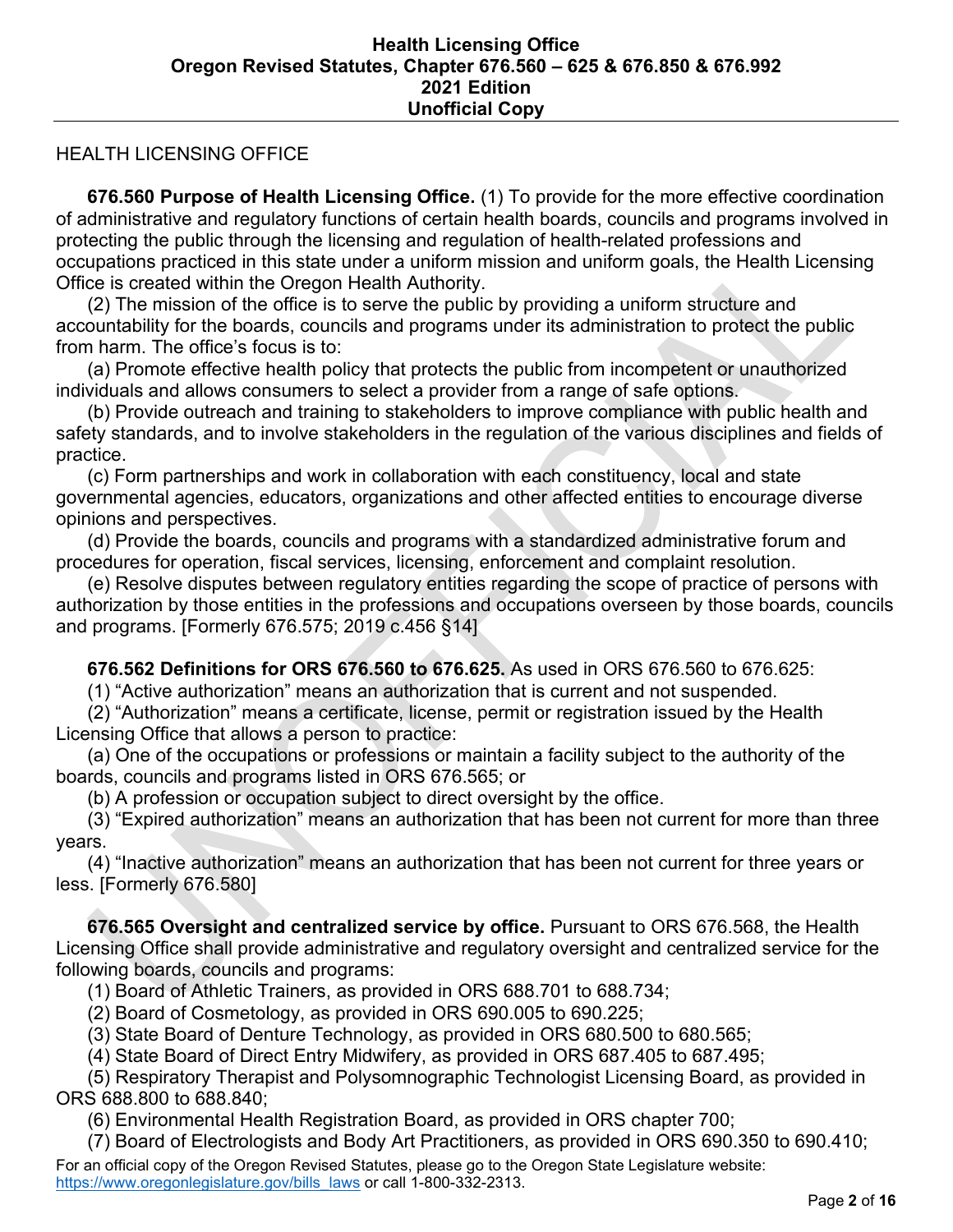(8) Advisory Council on Hearing Aids, as provided in ORS 694.015 to 694.170;

(9) Sexual Offense Treatment Board, as provided in ORS 675.365 to 675.410;

(10) Long Term Care Administrators Board, as provided in ORS 678.710 to 678.820;

(11) Board of Licensed Dietitians, as provided in ORS 691.405 to 691.485;

(12) Behavior Analysis Regulatory Board, as provided in ORS 676.806;

(13) Board of Certified Advanced Estheticians, as provided in ORS 676.630 to 676.660;

(14) Art therapy, as provided in ORS 681.740 to 681.758;

(15) Lactation consultation, as provided in ORS 676.665 to 676.689;

(16) Music therapy, as provided in ORS 681.700 to 681.730; and

 (17) Genetic counseling, as provided in ORS 676.730 to 676.748. [Formerly 676.583; 2018 c.61 §22; 2019 c.68 §14; 2019 c.456 §15; 2021 c.231 §8]

 **676.568 Office responsibilities; enumeration of powers not exclusive; rules.** (1) The Health Licensing Office is responsible for the administration and regulatory oversight of the boards, councils and programs listed in ORS 676.565. The responsibilities of the office include, but are not limited to:

(a) Budgeting;

(b) Record keeping;

(c) Staffing;

(d) Contracting;

(e) Consumer protection and investigating complaints;

(f) Establishing and collecting fees;

 (g) Establishing and administering uniform application processes for the issuance of authorizations;

(h) Issuing and renewing authorizations;

 (i) Subject to ORS 676.616 and 687.445, conditioning, limiting, suspending, revoking or refusing to issue or renew an authorization or otherwise disciplining applicants and authorization holders;

 (j) Sanctioning any examination service provider, interpreter or proctor who is under contract or agreement with the office and who compromises the security, confidentiality or integrity of examinations developed or conducted pursuant to the statutory authority of the boards, councils and programs listed in ORS 676.565;

 (k) Enforcing all administrative rules adopted under any statute the office is charged with enforcing, including board, council and program administrative rules establishing professional code of conduct and practice standards, the scope of professional practice and requirements for obtaining informed consent before providing certain services or performing any procedure on clients;

(L) Preparing, tracking and reporting office performance measures;

 (m) Implementing regulatory streamlining initiatives to reduce regulatory burdens without compromising regulatory standards;

 (n) Preparing and circulating printed and electronic materials for educating or otherwise assisting applicants, authorization holders and the public;

 (o) Adopting rules for the issuance of waivers or provisional authorizations to practice, and establishing special conditions of practice, during a state of emergency declared by the Governor under ORS 401.165;

 (p) Referring impaired practitioners to a diversion program approved or recognized by the office and establishing criteria by rule for monitoring the impaired practitioner's progress and successful completion of the program;

 (q) Establishing requirements for additional education, training or supervised experience to achieve compliance with the laws and rules governing professional practice;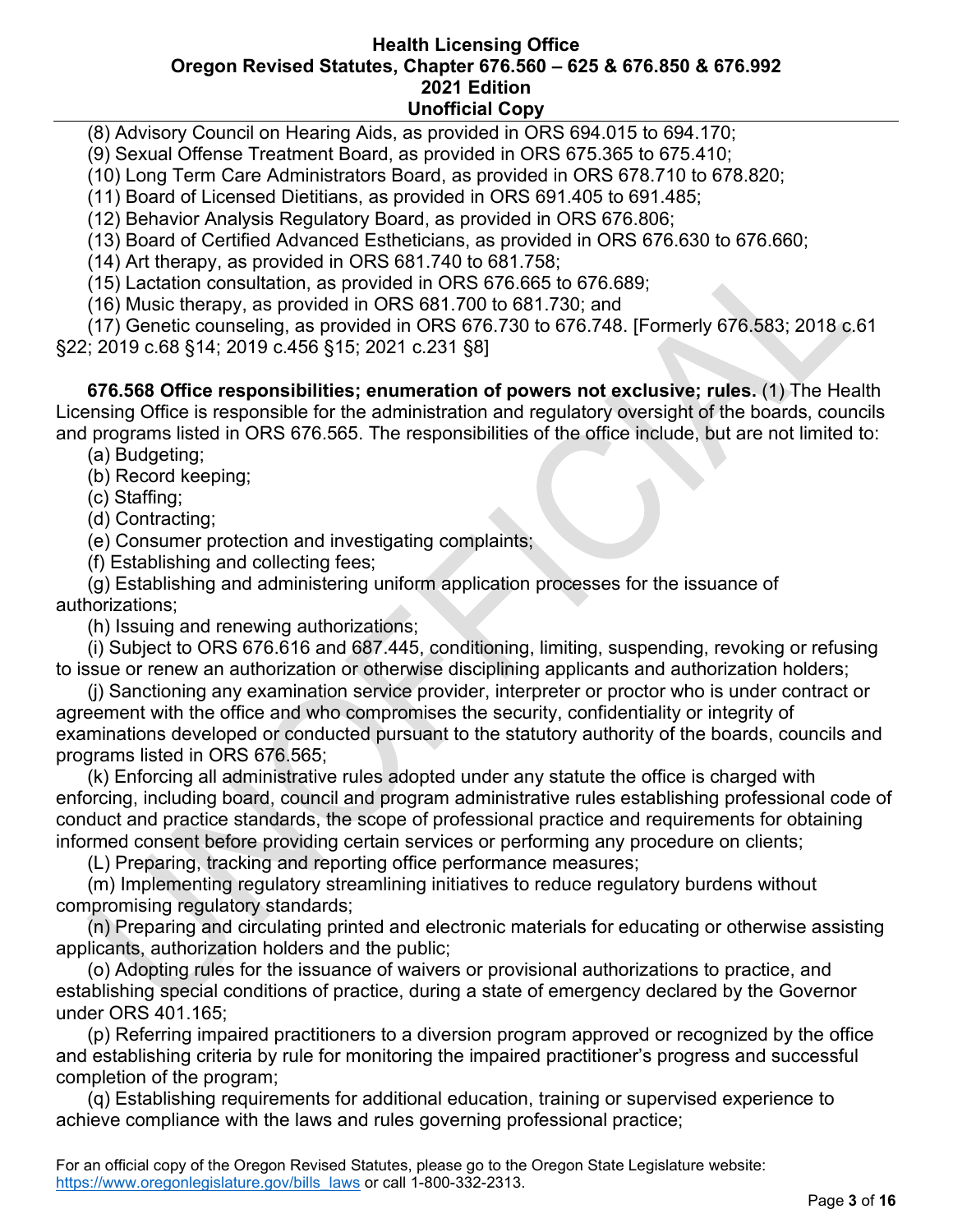(r) Establishing by rule continuing education requirements for renewal of an authorization if the office determines that continuing education is appropriate for renewal of the authorization;

 (s) Exempting from authorization requirements a person who provides services at charitable or fund raising events, after the office has considered and evaluated the written request for an exemption on an individual basis; and

 (t) Establishing requirements by rule for the issuance of a provisional authorization for purposes related to education or training.

 (2) The enumeration of duties, functions and powers in subsection (1) of this section is not intended to be exclusive or to limit the duties, functions and powers imposed on or vested in the office by other statutes. [Formerly 676.586]

 **676.572 Issuance of authorizations; renewal; activation.** (1) Except as provided in subsection (2) or (7) of this section, an authorization issued by the Health Licensing Office becomes not current on the last day of the month, one year from the date of issuance.

 (2) A certificate issued under ORS 690.005 to 690.225 becomes not current on the last day of the month, two years from the date of issuance.

 (3) In order to renew an authorization, the holder of the authorization shall submit to the office on or before the date on which the authorization becomes not current:

(a) A renewal application;

(b) Fees established by the office under ORS 676.576; and

(c) Any other information required by the office by rule.

 (4) In order to activate an inactive authorization, the holder of the authorization shall submit to the office within three years after the authorization becomes not current:

(a) An activation application;

(b) Fees established by the office under ORS 676.576; and

(c) Any other information required by the office by rule.

 (5) In order to obtain a new authorization, the holder of an expired authorization shall submit a new application, pay fees established by the office under ORS 676.576 and meet all requirements for a new authorization.

 (6) If an authorization has been denied, suspended or revoked for commission of a prohibited act under ORS 676.612, the office may not issue or renew the authorization for at least one year after the denial, suspension or revocation.

 (7) The office may vary the date on which an authorization becomes not current by providing the holder of the authorization with written notice of the new date and prorating the renewal fee accordingly.

 (8)(a) An authorization must be posted at all times in public view at the location where services are rendered, in accordance with rules adopted by the office.

 (b) A facility authorization must be posted at all times in public view at the facility address on file with the office.

 (9) This section does not apply to temporary authorizations or authorizations related to demonstration permits. [Formerly 676.589]

 **676.575** [Formerly 676.605; renumbered 676.560 in 2017]

 **676.576 Fees.** (1) The Health Licensing Office shall establish by rule and collect fees for:

(a) Application for authorization;

(b) Original authorization;

(c) Renewal of authorization;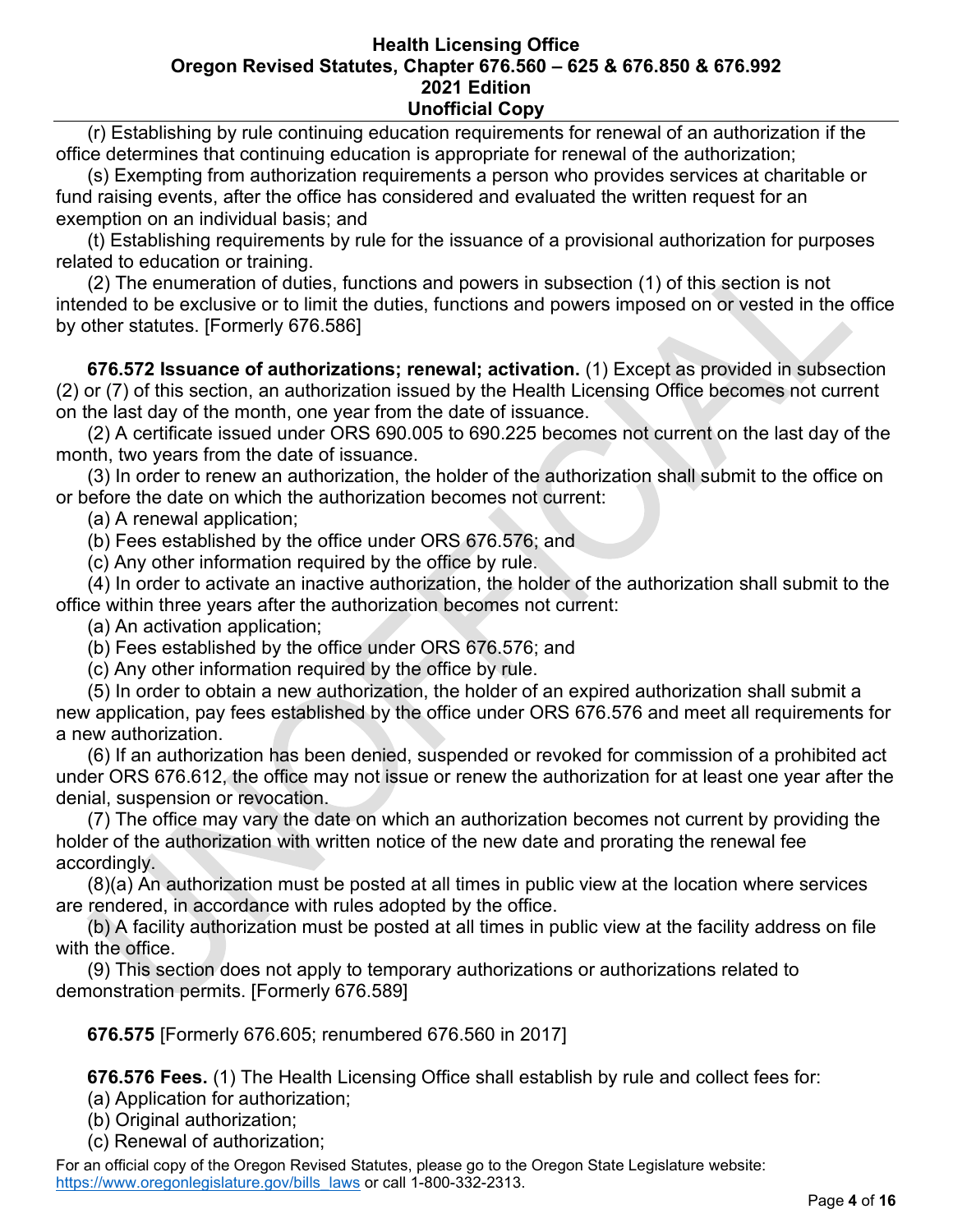(d) Examinations and reexaminations;

(e) Authorizations related to demonstration permits;

(f) Temporary or provisional authorization;

(g) Replacement authorization;

(h) Late renewal of authorization;

(i) Reciprocity;

(j) Authorizations related to freelance licenses and independent contractor registrations;

(k) Authorizations related to facilities;

(L) Renewal of dormant authorization;

(m) Activation of inactive authorization;

(n) Verification of authorization;

(o) Duplicate authorization;

(p) Education or training provided by the office; and

 (q) Providing copies of official documentation or records and for recovering administrative costs associated with compiling, photocopying, preparing and delivering the documentation or records.

 (2) All moneys collected by the office under this section shall be paid into the General Fund of the State Treasury and credited to the Health Licensing Office Account established under ORS 676.625. Fees established under this section may not exceed the cost of administering the office and the boards and councils within the office, and are subject to ORS 676.625 (3). [Formerly 676.592]

 **676.579 Director; appointment and qualifications; responsibilities; duties.** (1)(a) The Health Licensing Office is under the supervision and control of a director, who is responsible for the performance of the duties, functions and powers and for the organization of the office.

 (b) The Director of the Oregon Health Authority shall establish the qualifications for and appoint the Director of the Health Licensing Office, who holds office at the pleasure of the Director of the Oregon Health Authority.

 (c) The Director of the Health Licensing Office shall receive a salary as provided by law or, if not so provided, as prescribed by the Director of the Oregon Health Authority.

(d) The Director of the Health Licensing Office is in the unclassified service.

 (2) The Director of the Health Licensing Office shall provide the boards, councils and programs administered by the office with any services and employees as the office requires to carry out the office's duties. Subject to any applicable provisions of the State Personnel Relations Law, the Director of the Health Licensing Office shall appoint all subordinate officers and employees of the office, prescribe their duties and fix their compensation.

 (3) The Director of the Health Licensing Office is responsible for carrying out the duties, functions and powers under ORS 675.365 to 675.410, 676.560 to 676.625, 676.630 to 676.660, 676.665 to 676.689, 676.730 to 676.748, 676.810, 676.815, 676.825, 676.992, 678.710 to 678.820, 680.500 to 680.565, 681.700 to 681.730, 681.740 to 681.758, 687.405 to 687.495, 687.895, 688.701 to 688.734, 688.800 to 688.840, 690.005 to 690.225, 690.350 to 690.410, 691.405 to 691.485 and 694.015 to 694.170 and ORS chapter 700.

 (4) The enumeration of duties, functions and powers in subsection (3) of this section is not intended to be exclusive or to limit the duties, functions and powers imposed on or vested in the office by other statutes. [Formerly 676.610; 2019 c.456 §16; 2021 c.231 §9; 2021 c.366 §3]

 **676.580** [2013 c.314 §2; 2015 c.632 §5; 2017 c.155 §12b; renumbered 676.562 in 2017]

 **676.583** [Formerly 676.606; 2015 c.56 §3; 2015 c.674 §8; 2015 c.722 §10; 2017 c.155 §8; 2017 c.499 §10; renumbered 676.565 in 2017]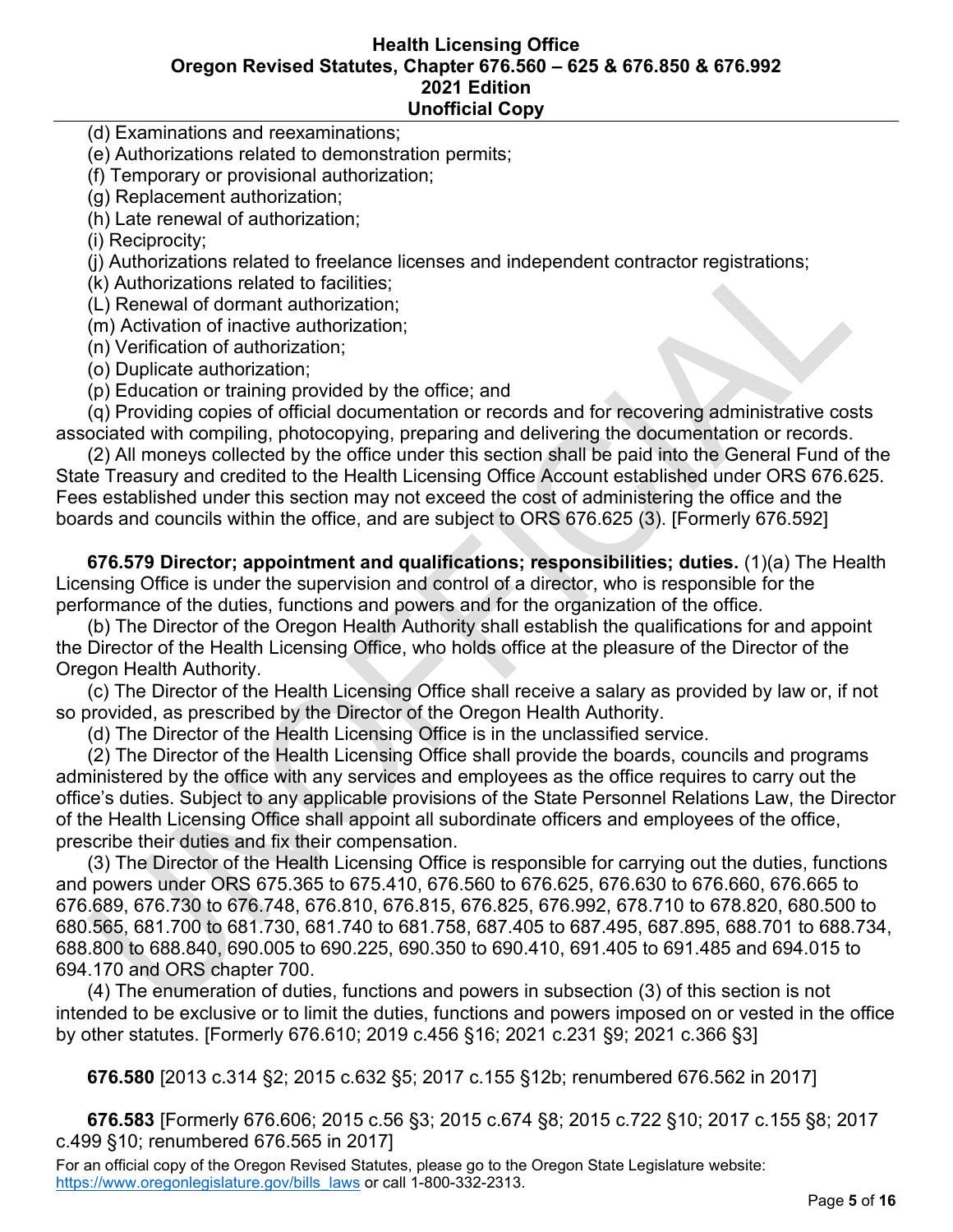**676.585 Duty of director to keep records and prepare reports; peer review of office activities; rules.** (1) In addition to any other duties imposed by law or otherwise required of state agencies, the Director of the Health Licensing Office shall keep all records of the Health Licensing Office and discharge all duties prescribed by the office.

 (2) The director shall prepare periodic reports regarding the licensing, monitoring and investigative activities of the office. The director shall submit the reports to the Governor. The Oregon Health Authority, in consultation with the office, shall adopt rules specifying requirements for the report content and processes for preparing and submitting the reports. The rules may be consistent with performance management measures and processes initiated by the authority. The rules shall require the office to undergo a peer review of office activities by a team of executive directors of health professional regulatory boards, as defined in ORS 676.160, and at least one public member of a health professional regulatory board. The authority may assess the office for the cost of the peer review. [Formerly 676.611]

 **676.586** [Formerly 676.607; 2017 c.155 §12c; 2017 c.499 §11; renumbered 676.568 in 2017]

 **676.589** [2013 c.314 §3; renumbered 676.572 in 2017]

 **676.590 Disclosure of investigatory information, records.** (1) Information obtained by the Health Licensing Office as part of an investigation conducted under the following laws and any reports issued by an investigator are exempt from public disclosure:

 (a) ORS 676.630 to 676.660, 676.665 to 676.689, 676.730 to 676.748, 681.700 to 681.730, 681.740 to 681.758, 690.005 to 690.225, 690.350 to 690.410 or 694.015 to 694.170.

(b) ORS 676.560 to 676.625 if the investigation is related to the regulation of:

(A) Advanced nonablative esthetics under ORS 676.630 to 676.660;

(B) Lactation consultation under ORS 676.665 to 676.689;

(C) Music therapy under ORS 681.700 to 681.730;

(D) Art therapy under ORS 681.740 to 681.758;

 (E) Barbering, hair design, esthetics, nail technology or natural hair care under ORS 690.005 to 690.225;

(F) Electrologists and body art practitioners under ORS 690.350 to 690.410;

(G) Dealing in hearing aids under ORS 694.015 to 694.170; or

(H) Genetic counseling under ORS 676.730 to 676.748.

 (2) The office shall disclose information obtained as part of an investigation described in subsection (1) of this section to a person who demonstrates by clear and convincing evidence that the public interest in disclosure outweighs other interests in nondisclosure, including the public interest in nondisclosure.

 (3) A complaint that forms the basis for an investigation described in subsection (1) of this section shall not be considered information obtained as part of an investigation and is not exempt from public disclosure.

 (4) Upon request, the office shall disclose to a person against whom disciplinary action is sought any information obtained as part of an investigation described in section (1) of this section, if the information is not otherwise privileged or confidential under state or federal law. [Formerly 676.609; 2019 c.456 §17; 2021 c.231 §10]

 **676.592** [2013 c.314 §4; renumbered 676.576 in 2017]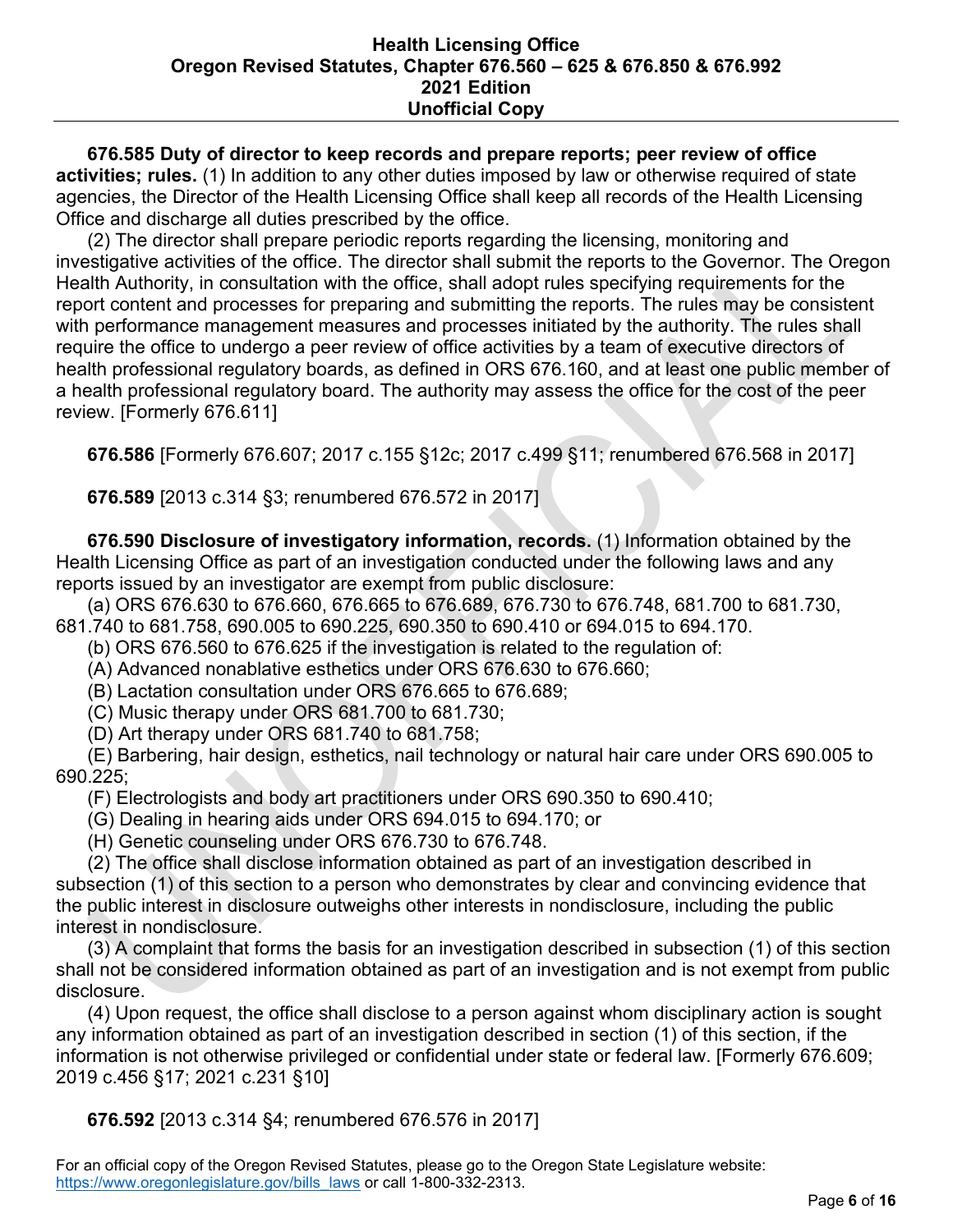#### **676.595 Disclosure of certain investigatory information; further disclosure; required**

**disclosures; fees.** (1) As used in this section, "board" means the:

(a) Sexual Offense Treatment Board established under ORS 675.395.

(b) Behavior Analysis Regulatory Board created under ORS 676.806.

(c) Long Term Care Administrators Board established under ORS 678.800.

(d) State Board of Denture Technology established under ORS 680.556.

(e) State Board of Direct Entry Midwifery established under ORS 687.470.

(f) Board of Athletic Trainers established under ORS 688.705.

 (g) Respiratory Therapist and Polysomnographic Technologist Licensing Board established under ORS 688.820.

(h) Board of Licensed Dietitians established under ORS 691.485.

(i) Environmental Health Registration Board established under ORS 700.210.

 (2) Except to the extent that disclosure is necessary to conduct a full and proper investigation, the Health Licensing Office may not disclose information, including complaints and information identifying complainants, obtained by the office as part of an investigation conducted under:

 (a) ORS 675.365 to 675.410, 676.810 to 676.820, 676.825, 676.830, 678.710 to 678.820, 680.500 to 680.565, 687.405 to 687.495, 688.701 to 688.734, 688.800 to 688.840 or 691.405 to 691.485 or ORS chapter 700.

(b) ORS 676.560 to 676.625 if the investigation is related to the regulation of:

(A) Sexual abuse specific treatment under ORS 675.365 to 675.410;

(B) Applied behavior analysis under ORS 676.810 to 676.820, 676.825 and 676.830;

 (C) Nursing home administration and residential care facility administration under ORS 678.710 to 678.820;

(D) The practice of denture technology under ORS 680.500 to 680.565;

(E) Direct entry midwifery under ORS 687.405 to 687.495;

(F) Athletic training under ORS 688.701 to 688.734;

(G) Respiratory care and polysomnography under ORS 688.800 to 688.840;

(H) Dietetics under ORS 691.405 to 691.485; or

(I) Environmental or waste water sanitation under ORS chapter 700.

 (3) Notwithstanding subsection (2) of this section, if the office or board decides not to impose a disciplinary sanction after conducting an investigation described in subsection (2) of this section:

 (a) The office shall disclose information obtained as part of the investigation if the person requesting the information demonstrates by clear and convincing evidence that the public interest in disclosure outweighs other interests in nondisclosure, including the public interest in nondisclosure.

 (b) The office may disclose to a complainant who made a complaint related to the investigation a written summary of information obtained as part of the investigation to the extent that disclosure is necessary to explain the office's or board's decision. The person who is the subject of the investigation may review and obtain a copy of a written summary disclosed under this paragraph after the office has redacted any information identifying the complainant.

 (4) Notwithstanding subsection (2) of this section, if a decision is made to impose a disciplinary sanction and to issue a notice of intent to impose a disciplinary sanction after conducting an investigation described in subsection (2) of this section, upon written request by the person who is the subject of the investigation, the office shall disclose to the person all information obtained by the office or board during the investigation, except that the office may not disclose:

(a) Information that is otherwise privileged or confidential under state or federal law.

 (b) Information identifying a person who provided information that led to the investigation, unless the person will provide testimony at a hearing arising out of the investigation.

(c) Information identifying a complainant.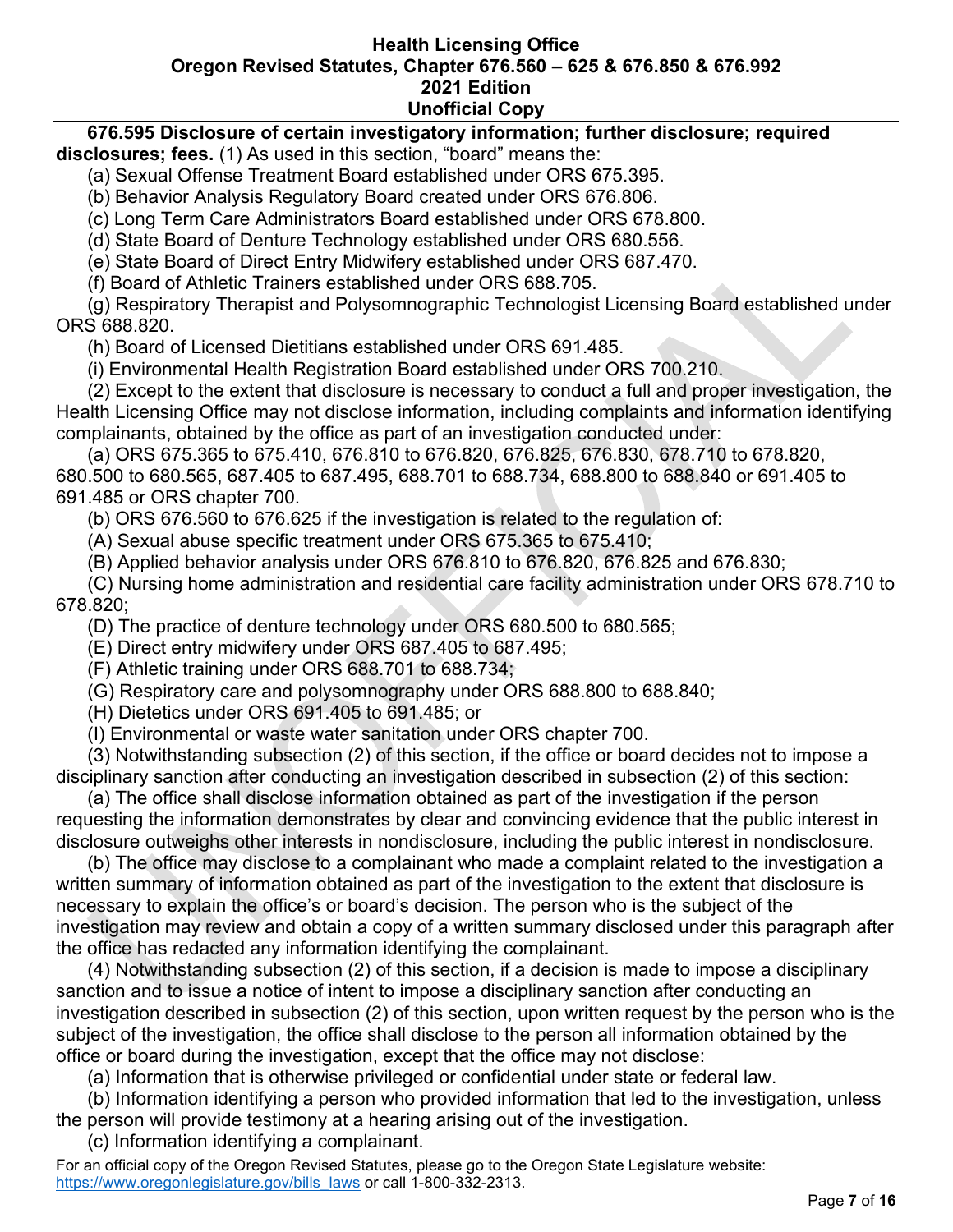(d) Reports of expert witnesses.

 (5) Information disclosed to a person under subsection (4) of this section may be further disclosed by the person only to the extent that disclosure is necessary to prepare for a hearing arising out of the investigation.

(6) The office shall disclose:

(a) Any notice related to the imposition of a disciplinary sanction.

(b) A final order related to the imposition of a disciplinary sanction.

(c) An emergency suspension order.

 (d) A consent order or stipulated agreement that involves the conduct of a person against whom discipline is sought.

(e) Information to further an investigation into board conduct under ORS 192.685.

(7) The office or board must summarize the factual basis for the office's or board's disposition of:

(a) A final order related to the imposition of a disciplinary sanction;

(b) An emergency suspension order; or

 (c) A consent order or stipulated agreement that involves the conduct of a person against whom discipline is sought.

 (8)(a) An office or board record or order, or any part of an office or board record or order, that is obtained during an investigation described in subsection (2) of this section, during a contested case proceeding or as a result of entering into a consent order or stipulated agreement is not admissible as evidence and may not preclude an issue or claim in a civil proceeding.

 (b) This subsection does not apply to a proceeding between the office or board and a person against whom discipline is sought as otherwise authorized by law.

 (9)(a) Notwithstanding subsection (2) of this section, the office is not publicly disclosing information when the office permits other public officials and members of the press to attend executive sessions where information obtained as part of an investigation is discussed. Public officials and members of the press attending such executive sessions may not disclose information obtained as part of an investigation to any other member of the public.

 (b) For purposes of this subsection, "public official" means a member, member-elect or employee of a public entity as defined in ORS 676.177.

 (10) The office may establish fees reasonably calculated to reimburse the actual cost of disclosing information to a person against whom discipline is sought as required by subsection (4) of this section. [2017 c.101 §2; 2018 c.61 §23; 2019 c.68 §15; 2019 c.456 §18]

 **676.599 Disclosure of information to other public entity.** (1) Notwithstanding ORS 676.595, the Health Licensing Office, upon a determination by the office that it possesses information that reasonably relates to the regulatory or enforcement function of another public entity, may disclose information to the other public entity.

 (2) A public entity that receives information pursuant to subsection (1) of this section must agree to take all reasonable steps to maintain the confidentiality of the information, except that the public entity may use or disclose the information to the extent necessary to carry out the regulatory or enforcement functions of the public entity.

 (3) For purposes of this section, "public entity" has the meaning given that term in ORS 676.177. [2017 c.101 §3]

 **676.600** [1999 c.885 §1; repealed by 2005 c.648 §121]

 **676.605** [1999 c.885 §2; 2001 c.54 §1; 2005 c.648 §1; 2013 c.314 §7; 2013 c.568 §1; renumbered 676.575 in 2013]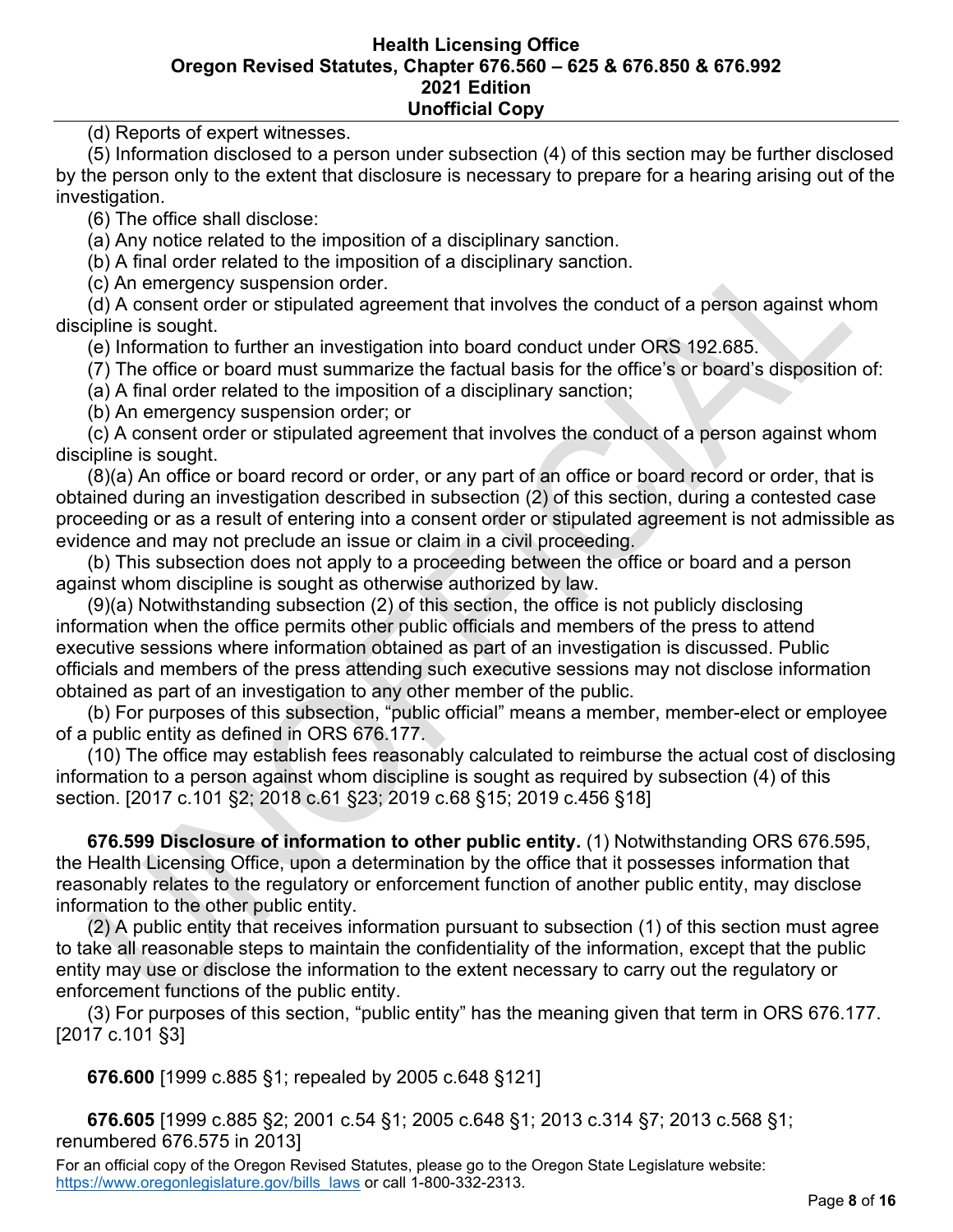**676.606** [2003 c.547 §6; 2005 c.648 §2; 2007 c.841 §13; 2009 c.701 §8; 2009 c.768 §27; 2011 c.346 §24; 2011 c.630 §14; 2011 c.715 §20; 2013 c.314 §8; 2013 c.568 §23; renumbered 676.583 in 2013]

 **676.607** [1999 c.885 §3; 2005 c.648 §3; 2009 c.701 §9; 2013 c.314 §9; 2013 c.568 §24; 2013 c.657 §8; renumbered 676.586 in 2013]

 **676.608 Investigative authority; conduct of investigation.** (1) As used in this section, "public entity" has the meaning given that term in ORS 676.177.

 (2)(a) The Health Licensing Office shall carry out the investigatory duties necessary to enforce the provisions of ORS 676.560 to 676.625 and 676.992.

 (b) Subject to subsection (12) of this section, the office, upon its own motion, may initiate and conduct investigations of matters relating to the practice of occupations or professions subject to the authority of the boards, councils and programs listed in ORS 676.565.

 (c) Subject to subsection (12) of this section, the office shall investigate all complaints received by the office relating to the practice of occupations or professions subject to the authority of the boards, councils and programs listed in ORS 676.565.

 (3) While conducting an investigation authorized under subsection (2) of this section or a hearing related to an investigation, the office may:

(a) Take evidence;

(b) Administer oaths;

(c) Take the depositions of witnesses, including the person charged;

(d) Compel the appearance of witnesses, including the person charged;

(e) Require answers to interrogatories;

 (f) Compel the production of books, papers, accounts, documents and testimony pertaining to the matter under investigation; and

 (g) Conduct criminal and civil background checks to determine conviction of a crime that bears a demonstrable relationship to the field of practice.

 (4) In exercising its authority under this section, the office may issue subpoenas over the signature of the Director of the Health Licensing Office or designated employee of the director and in the name of the State of Oregon.

 (5) If a person fails to comply with a subpoena issued under this section, the judge of the Circuit Court for Marion County may compel obedience by initiating proceedings for contempt as in the case of disobedience of the requirements of a subpoena issued from the court.

 (6) If necessary, the director, or an employee designated by the director, may appear before a magistrate empowered to issue warrants in criminal cases to request that the magistrate issue a warrant. The magistrate shall issue a warrant, directing it to any sheriff or deputy or police officer, to enter the described property, to remove any person or obstacle, to defend any threatened violence to the director or a designee of the director or an officer, upon entering private property, or to assist the director in enforcing the office's authority in any way.

 (7) In all investigations and hearings, the office and any person affected by the investigation or hearing may have the benefit of counsel.

For an official copy of the Oregon Revised Statutes, please go to the Oregon State Legislature website: [https://www.oregonlegislature.gov/bills\\_laws](https://www.oregonlegislature.gov/bills_laws) or call 1-800-332-2313. (8) If an authorization holder who is the subject of a complaint or an investigation is to appear before the office, the office shall provide the authorization holder with a current summary of the complaint or the matter being investigated not less than 10 days before the date that the authorization holder is to appear. At the time the summary of the complaint or the matter being investigated is provided, the office shall provide the authorization holder with a current summary of documents or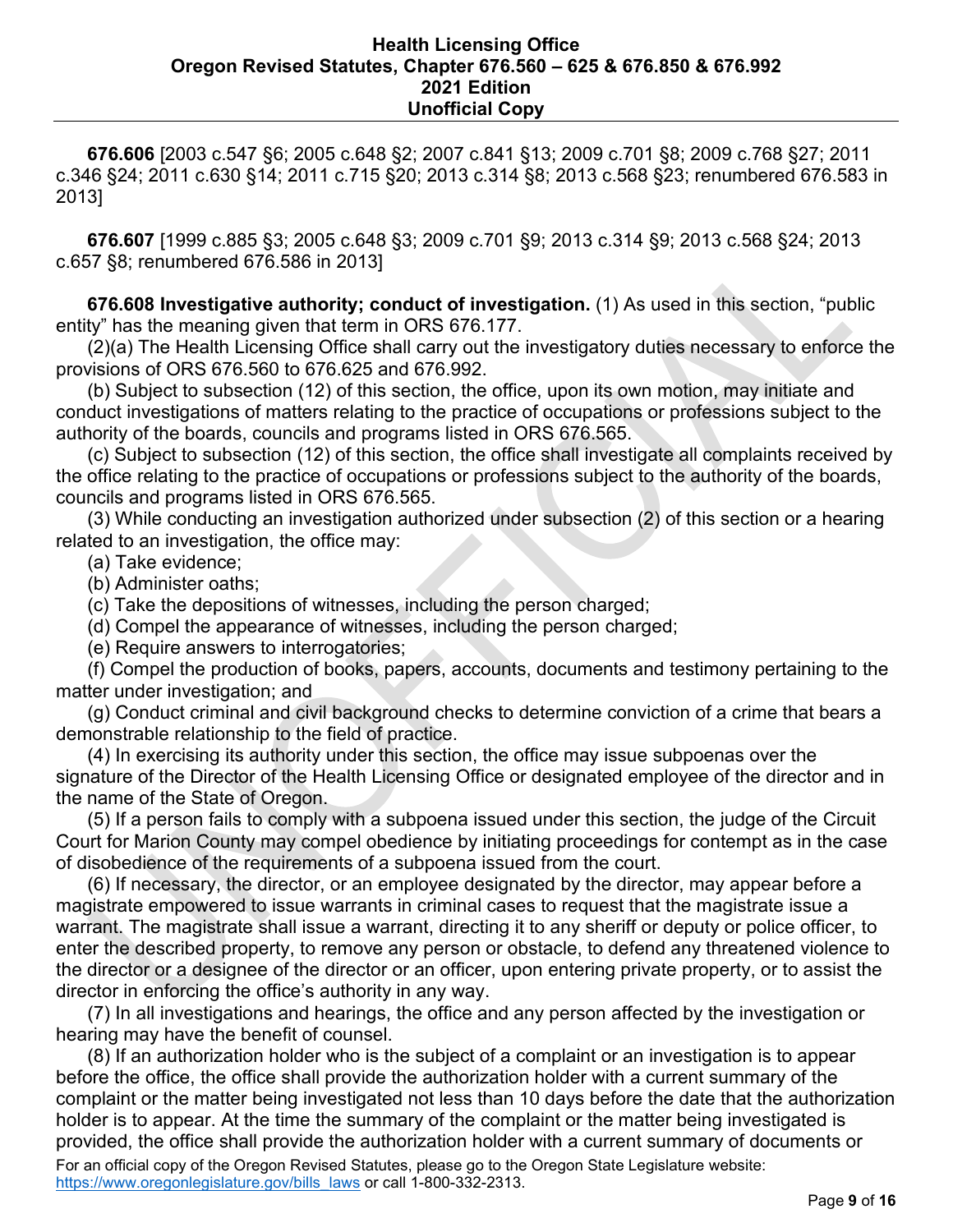alleged facts that the office has acquired as a result of the investigation. The name of the complainant may be withheld from the authorization holder.

 (9) An authorization holder who is the subject of an investigation, and any person acting on behalf of the authorization holder, may not contact the complainant until the authorization holder has requested a contested case hearing and the office has authorized the taking of the complainant's deposition pursuant to ORS 183.425.

 (10) Except in an investigation or proceeding conducted by the office or another public entity, or in an action, suit or proceeding in which a public entity is a party, an authorization holder may not be questioned or examined regarding any communication with the office made in an appearance before the office as part of an investigation.

 (11) This section does not prohibit examination or questioning of an authorization holder regarding records about the authorization holder's care and treatment of a patient or affect the admissibility of those records.

 (12) In conducting an investigation related to the practice of direct entry midwifery, as defined in ORS 687.405, the office shall:

 (a) Allow the State Board of Direct Entry Midwifery to review the motion or complaint before beginning the investigation;

 (b) Allow the board to prioritize the investigation with respect to other investigations related to the practice of direct entry midwifery; and

 (c) Consult with the board during and after the investigation for the purpose of determining whether to pursue disciplinary action. [2003 c.547 §1; 2005 c.648 §4; 2009 c.701 §10; 2009 c.756 §§5a,92; 2013 c.314 §10; 2013 c.568 §25; 2013 c.657 §5; 2017 c.101 §22; 2017 c.155 §12d; 2017 c.499 §12; 2019 c.456 §19]

 **676.609** [2009 c.701 §2; 2013 c.568 §26; 2017 c.101 §5; renumbered 676.590 in 2017]

 **676.610** [1999 c.885 §6; 2001 c.324 §1; 2005 c.648 §5; 2007 c.841 §14; 2009 c.701 §11; 2009 c.768 §28; 2011 c.346 §25; 2011 c.630 §15; 2013 c.314 §11; 2013 c.568 §2; 2013 c.771 §12; 2015 c.674 §12; 2017 c.155 §9; 2017 c.499 §13; renumbered 676.579 in 2017]

 **676.611** [2009 c.756 §5c; 2013 c.568 §4; renumbered 676.585 in 2017]

 **676.612 Disciplinary authority; authority of office to require fingerprints.** (1) Subject to ORS 676.616 and 687.445, and in the manner prescribed in ORS chapter 183 for contested cases and as specified in ORS 675.385, 676.660, 676.685, 676.745, 676.825, 678.780, 680.535, 681.733, 681.755, 687.445, 688.734, 688.836, 690.167, 690.407, 691.477, 694.147 and 700.111, the Health Licensing Office may refuse to issue or renew, may suspend or revoke or may otherwise condition or limit an authorization or may discipline or place on probation an authorization holder for commission of the prohibited acts listed in subsection (2) of this section.

 (2) A person subject to the authority of a board, council or program listed in ORS 676.565 commits a prohibited act if the person engages in:

 (a) Fraud, misrepresentation, concealment of material facts or deception in applying for or obtaining an authorization to practice in this state, or in any written or oral communication to the office concerning the issuance or retention of the authorization.

 (b) Using, causing or promoting the use of any advertising matter, promotional literature, testimonial, guarantee, warranty, label, insignia or any other representation, however disseminated or published, that is false, misleading or deceptive.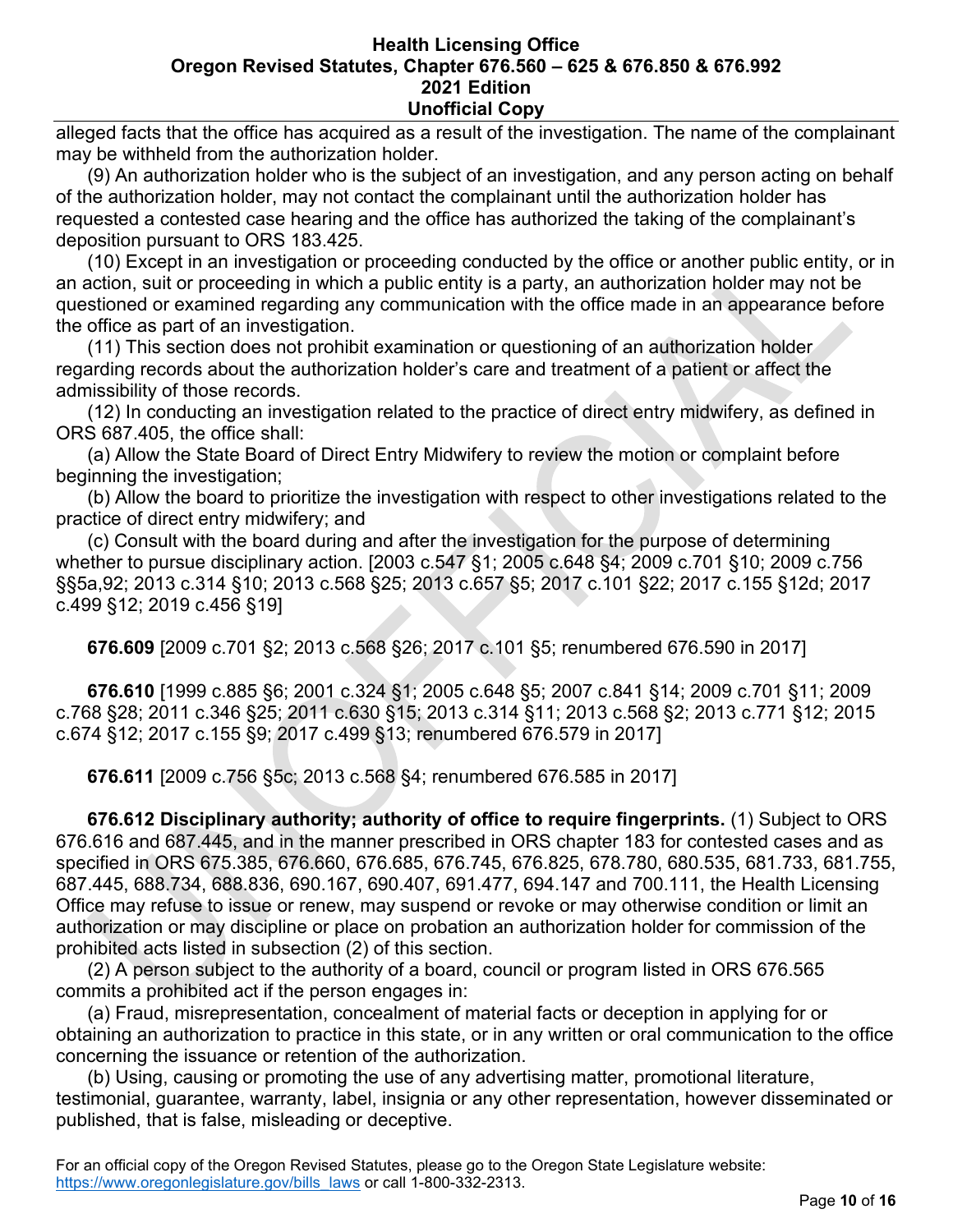(c) Making a representation that the authorization holder knew or should have known is false or misleading regarding skill or the efficacy or value of treatment or remedy administered by the authorization holder.

 (d) Practicing under a false, misleading or deceptive name, or impersonating another authorization holder.

(e) Permitting a person other than the authorization holder to use the authorization.

 (f) Practicing with a physical or mental condition that presents an unreasonable risk of harm to the authorization holder or to the person or property of others in the course of performing the authorization holder's duties.

 (g) Practicing while under the influence of alcohol, cannabis, controlled substances or other skillimpairing substances, or engaging in the illegal use of controlled substances or other skill-impairing substances so as to create a risk of harm to the person or property of others in the course of performing the duties of an authorization holder.

(h) Failing to properly and reasonably accept responsibility for the actions of employees.

 (i) Employing, directly or indirectly, any suspended, uncertified, unlicensed or unregistered person to practice a regulated occupation or profession subject to the authority of the boards, councils and programs listed in ORS 676.565.

 (j) Unprofessional conduct, negligence, incompetence, repeated violations or any departure from or failure to conform to standards of practice in performing services or practicing in a regulated occupation or profession subject to the authority of the boards, councils and programs listed under ORS 676.565.

 (k) Conviction of any criminal offense, subject to ORS 670.280. A copy of the record of conviction, certified by the clerk of the court entering the conviction, is conclusive evidence of the conviction. A plea of no contest or an admission of guilt is a conviction for purposes of this paragraph.

 (L) Failing to report any adverse action, as required by statute or rule, taken against the authorization holder by another regulatory jurisdiction or any peer review body, health care institution, professional association, governmental agency, law enforcement agency or court for acts or conduct similar to acts or conduct that would constitute grounds for disciplinary action as described in this section.

 (m) Violation of a statute regulating an occupation or profession subject to the authority of the boards, councils and programs listed in ORS 676.565.

 (n) Violation of any rule regulating an occupation or profession subject to the authority of the boards, councils and programs listed in ORS 676.565.

(o) Failing to cooperate with the office in any investigation, inspection or request for information.

 (p) Selling or fraudulently obtaining or furnishing an authorization to practice in a regulated occupation or profession subject to the authority of the boards, councils and programs listed in ORS 676.565, or aiding or abetting such an act.

 (q) Selling or fraudulently obtaining or furnishing any record related to practice in a regulated occupation or profession subject to the authority of the boards, councils and programs listed in ORS 676.565, or aiding or abetting such an act.

 (r) Failing to pay an outstanding civil penalty or fee that is due or failing to meet the terms of any order issued by the office that has become final.

 (3) For the purpose of requesting a state or nationwide criminal records check under ORS 181A.195, the office may require the fingerprints of a person who is:

(a) Applying for an authorization;

(b) Applying for renewal of an authorization; or

(c) Under investigation by the office.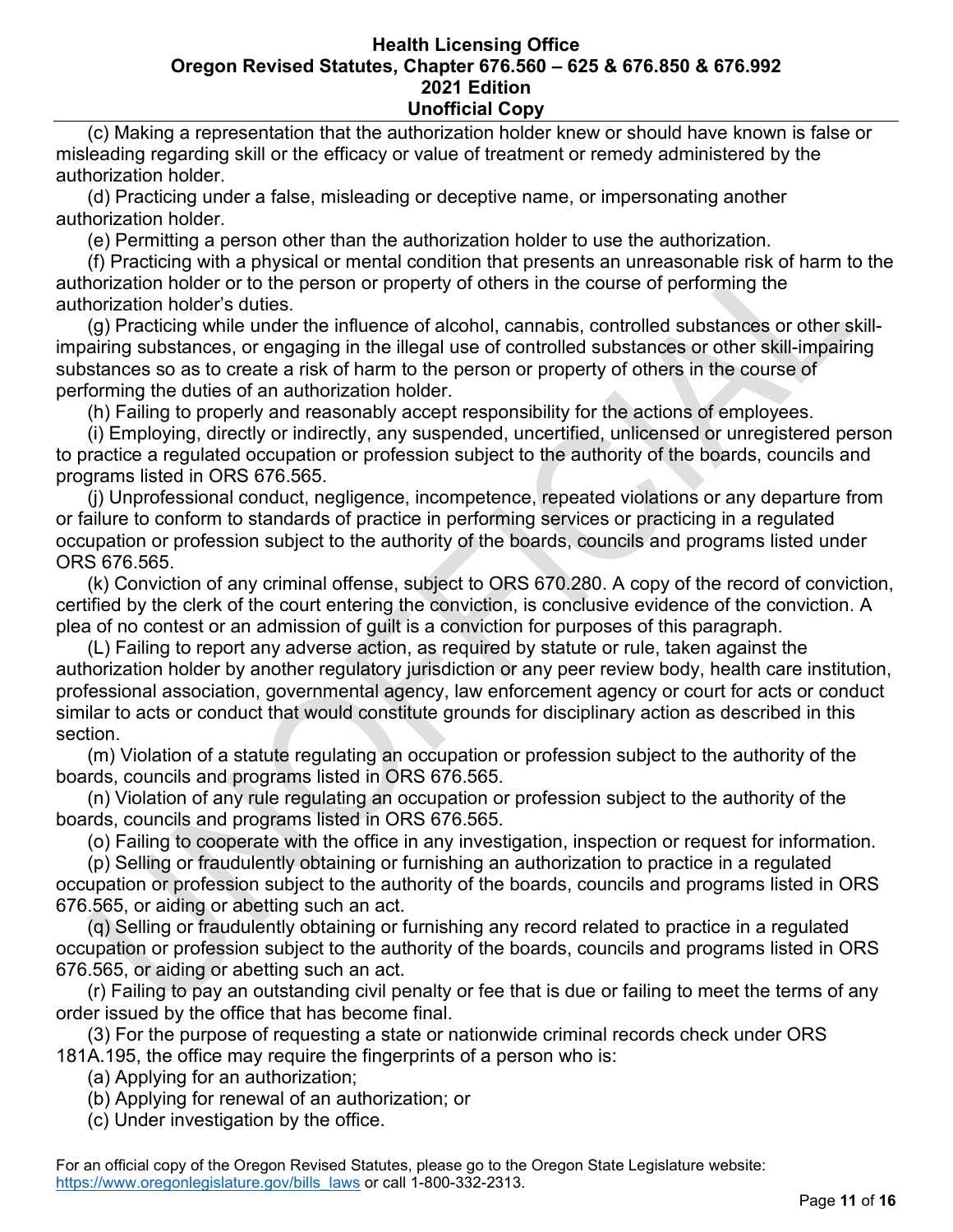(4) If the office places an authorization holder on probation under subsection (1) of this section, the office, in consultation with the appropriate board, council or program, may determine and at any time modify the conditions of the probation.

 (5) If an authorization is suspended, the authorization holder may not practice during the term of suspension. Upon the expiration of the term of suspension, the authorization may be reinstated by the office if the conditions of suspension no longer exist and the authorization holder has satisfied all requirements in the relevant statutes or administrative rules for issuance, renewal or reinstatement. [2003 c.547 §3; 2005 c.648 §6; 2005 c.730 §66; 2007 c.841 §15; 2009 c.701 §12; 2009 c.768 §29; 2011 c.346 §26; 2011 c.630 §16; 2013 c.314 §12; 2013 c.568 §27; 2013 c.657 §9; 2013 c.771 §13; 2017 c.21 §68; 2017 c.155 §10; 2017 c.499 §14; 2019 c.456 §20; 2021 c.231 §11; 2021 c.366 §4]

 **676.613 Injunctions.** (1) In addition to all other remedies, when it appears to the Health Licensing Office that a person is engaged in, has engaged in or is about to engage in any act, practice or transaction that violates any provision of ORS 675.365 to 675.410, 676.630 to 676.660, 676.665 to 676.689, 676.730 to 676.748, 676.810, 676.815, 678.710 to 678.820, 680.500 to 680.565, 681.700 to 681.730, 681.740 to 681.758, 687.405 to 687.495, 688.701 to 688.734, 688.800 to 688.840, 690.005 to 690.225, 690.350 to 690.410, 691.405 to 691.485 or 694.015 to 694.170 or ORS chapter 700, the office may, through the Attorney General or the district attorney of the county in which the act, practice or transaction occurs or will occur, apply to the court for an injunction restraining the person from the act, practice or transaction.

 (2) A court may issue an injunction under this section without proof of actual damages. An injunction issued under this section does not relieve a person from any other prosecution or enforcement action taken for violation of statutes listed in subsection (1) of this section. [2003 c.547 §5; 2005 c.648 §7; 2007 c.841 §16; 2009 c.768 §30; 2011 c.346 §27; 2011 c.630 §17; 2013 c.314 §13; 2013 c.568 §28; 2013 c.771 §14; 2015 c.674 §13; 2017 c.155 §11; 2017 c.499 §15; 2019 c.456 §21; 2021 c.231 §12; 2021 c.366 §5]

 **676.615 Rulemaking authority.** (1) In accordance with applicable provisions of ORS chapter 183, the Director of the Health Licensing Office may adopt rules necessary for the administration of the laws that the Health Licensing Office is charged with administering.

 (2) In accordance with applicable provisions of ORS chapter 183, the director may adopt rules necessary for the administration of ORS 676.560 to 676.625 and 676.992.

 (3) The office may adopt rules establishing requirements for placement of an authorization issued by the office in a dormant status upon application by the authorization holder and establishing conditions for reactivation of the authorization.

 (4) Pursuant to ORS 676.560 and 676.568, the office may adopt rules to recognize specialties within a regulated field of practice subject to the authority of the boards, councils and programs listed in ORS 676.565 and may establish requirements for education, experience, examinations and supervision as necessary to ensure public safety and competency within the specialty. [1999 c.885 §7; 2005 c.648 §8; 2009 c.701 §13; 2013 c.314 §14; 2013 c.568 §29; 2017 c.155 §12e; 2017 c.499 §16]

 **676.616 Final order authority for contested cases related to practice of direct entry midwifery.** The Health Licensing Office shall delegate the authority to enter a final order for all contested cases related to the practice of direct entry midwifery, as defined in ORS 687.405, to the State Board of Direct Entry Midwifery. Notwithstanding ORS 183.411, the delegation of authority does not need to be made in writing before the issuance of an order. [2013 c.657 §7]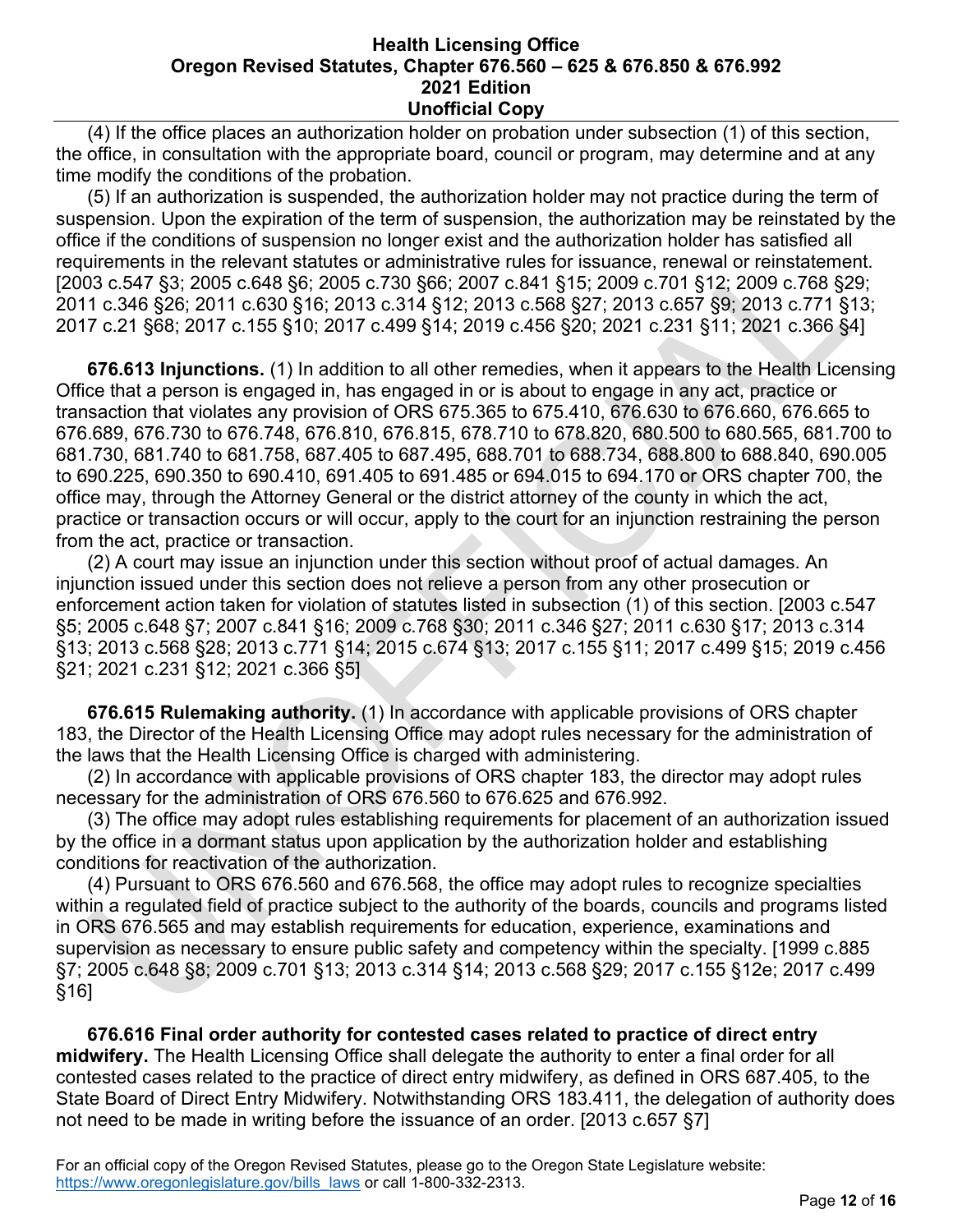**676.617** [2005 c.648 §10; 2009 c.701 §14; 2011 c.346 §28; repealed by 2013 c.314 §65]

 **676.618 Inspection of facilities.** (1) Upon its own motion or upon any complaint, the Health Licensing Office may conduct an inspection to determine whether a facility or a part of the facility that is the subject of the inspection complies with the authorization, safety, infection control and sterilization requirements imposed by statute or rule of the office or the boards and councils administered by the office.

 (2) The office shall provide for the periodic inspection of facilities, business premises or other locations where services are performed by the practitioners of the occupations or professions subject to the authority of the boards and councils that are administered and regulated by the office pursuant to ORS 676.565. [2003 c.547 §2; 2005 c.648 §11; 2013 c.314 §15; 2013 c.568 §31]

 **676.620** [1999 c.885 §13; 2001 c.104 §259; 2005 c.648 §12; 2009 c.701 §15; repealed by 2013 c.568 §139]

 **676.622 Exemption from certain requirements for original signatures.** (1) A transaction conducted through a state or local system or network that provides electronic access to the Health Licensing Office information and services is exempt from any requirement under ORS 675.365 to 675.410, 676.560 to 676.625, 676.630 to 676.660, 676.665 to 676.689, 676.730 to 676.748, 676.810, 676.815, 676.992, 680.500 to 680.565, 681.700 to 681.730, 681.740 to 681.758, 687.405 to 687.495, 688.701 to 688.734, 688.800 to 688.840, 690.005 to 690.225, 690.350 to 690.410, 691.405 to 691.485 and 694.015 to 694.170 and ORS chapter 700, and rules adopted thereunder, requiring an original signature or the submission of handwritten materials.

 (2) Electronic signatures subject to ORS 84.001 to 84.061 and facsimile signatures are acceptable and have the same force as original signatures. [2009 c.701 §3; 2011 c.346 §29; 2011 c.630 §18; 2013 c.568 §32; 2013 c.771 §15; 2015 c.674 §14; 2017 c.155 §12; 2017 c.499 §17; 2019 c.456 §22; 2021 c.231 §13; 2021 c.366 §6]

 **676.625 Health Licensing Office Account; fees; record keeping; disposition of receipts.** (1) The Health Licensing Office shall establish by rule and shall collect fees and charges to carry out the office's responsibilities under ORS 676.560 to 676.625, 676.850 and 676.992 and any responsibility imposed on the office pertaining to the boards, councils and programs administered and regulated by the office pursuant to ORS 676.565.

 (2) The Health Licensing Office Account is established separate and distinct from the General Fund. The account shall consist of the moneys credited to the account by the Legislative Assembly. All moneys in the account are continuously appropriated to and shall be used by the office for payment of expenses of the office in carrying out the duties, functions and obligations of the office, and for payment of the expenses of the boards, councils and programs administered and regulated by the office pursuant to ORS 676.565. The office shall keep a record of all moneys credited to the account and report the source from which the moneys are derived and the activity of each board, council or program that generated the moneys.

 (3) Subject to prior approval of the Oregon Department of Administrative Services and a report to the Emergency Board prior to establishing fees and charges credited to the account, the fees and charges may not exceed the cost of administering the office and the boards, councils and programs within the office, as authorized by the Legislative Assembly within the office's budget, as the budget may be modified by the Emergency Board.

For an official copy of the Oregon Revised Statutes, please go to the Oregon State Legislature website: [https://www.oregonlegislature.gov/bills\\_laws](https://www.oregonlegislature.gov/bills_laws) or call 1-800-332-2313. (4) All moneys credited to the account pursuant to ORS 676.576 and 676.806, and moneys credited to the account from other office and program fees established by the office by rule, are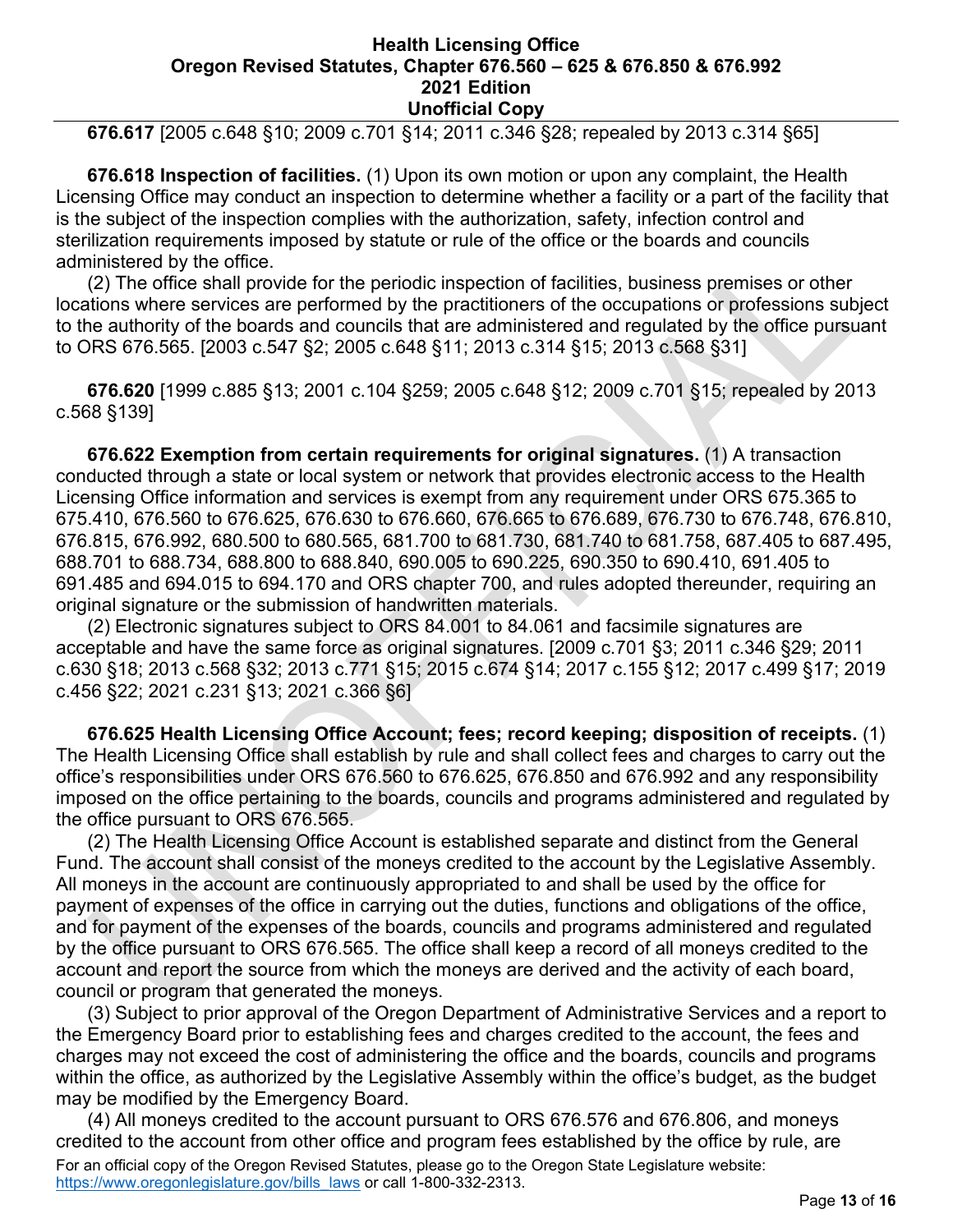continuously appropriated to the office for carrying out the duties, functions and powers of the office under ORS 676.560 to 676.625, 676.806, 676.850 and 676.992.

 (5) The moneys received from civil penalties assessed under ORS 676.992 shall be deposited and accounted for as are other moneys received by the office and shall be for the administration and enforcement of the statutes governing the boards, councils and programs administered by the office. [1999 c.885 §14; 2005 c.648 §13; 2009 c.701 §16; 2011 c.346 §30; 2011 c.630 §19; 2013 c.240 §7; 2013 c.314 §16; 2013 c.568 §6; 2013 c.771 §16; 2017 c.155 §12f; 2017 c.499 §18]

# CULTURAL COMPETENCY CONTINUING EDUCATION

#### **676.850 Authority of regulatory boards to require cultural competency continuing education; documentation of participation; rules.** (1) As used in this section, "board" means the:

- (a) State Board of Examiners for Speech-Language Pathology and Audiology;
- (b) State Board of Chiropractic Examiners;
- (c) State Board of Licensed Social Workers;
- (d) Oregon Board of Licensed Professional Counselors and Therapists;
- (e) Oregon Board of Dentistry;
- (f) Board of Licensed Dietitians;
- (g) State Board of Massage Therapists;
- (h) Oregon Board of Naturopathic Medicine;
- (i) Oregon State Board of Nursing;
- (j) Long Term Care Administrators Board;
- (k) Oregon Board of Optometry;
- (L) State Board of Pharmacy;
- (m) Oregon Medical Board;
- (n) Occupational Therapy Licensing Board;
- (o) Oregon Board of Physical Therapy;
- (p) Oregon Board of Psychology;
- (q) Board of Medical Imaging;
- (r) State Board of Direct Entry Midwifery;
- (s) State Board of Denture Technology;
- (t) Respiratory Therapist and Polysomnographic Technologist Licensing Board;
- (u) Home Care Commission;

 (v) Oregon Health Authority, to the extent that the authority licenses emergency medical service providers; and

(w) Health Licensing Office, to the extent that the office licenses lactation consultants.

 (2)(a) A board shall adopt rules to require a person authorized to practice the profession regulated by the board to complete cultural competency continuing education. Completion of the continuing education described in this subsection shall be a condition of renewal of an authorization to practice the profession regulated by the board every other time that the person's authorization is subject to renewal.

 (b) Cultural competency continuing education courses may be taken in addition to or, if a board determines that the cultural competency continuing education fulfills existing continuing education requirements, instead of any other continuing education requirement imposed by the board.

 (c) A board shall consider the availability of the continuing education described in this subsection when adopting rules regarding the required number of credits of continuing education.

For an official copy of the Oregon Revised Statutes, please go to the Oregon State Legislature website: [https://www.oregonlegislature.gov/bills\\_laws](https://www.oregonlegislature.gov/bills_laws) or call 1-800-332-2313. (d) A board shall encourage, but may not require, the completion of continuing education approved by the Oregon Health Authority under ORS 413.450. A board shall accept as meeting the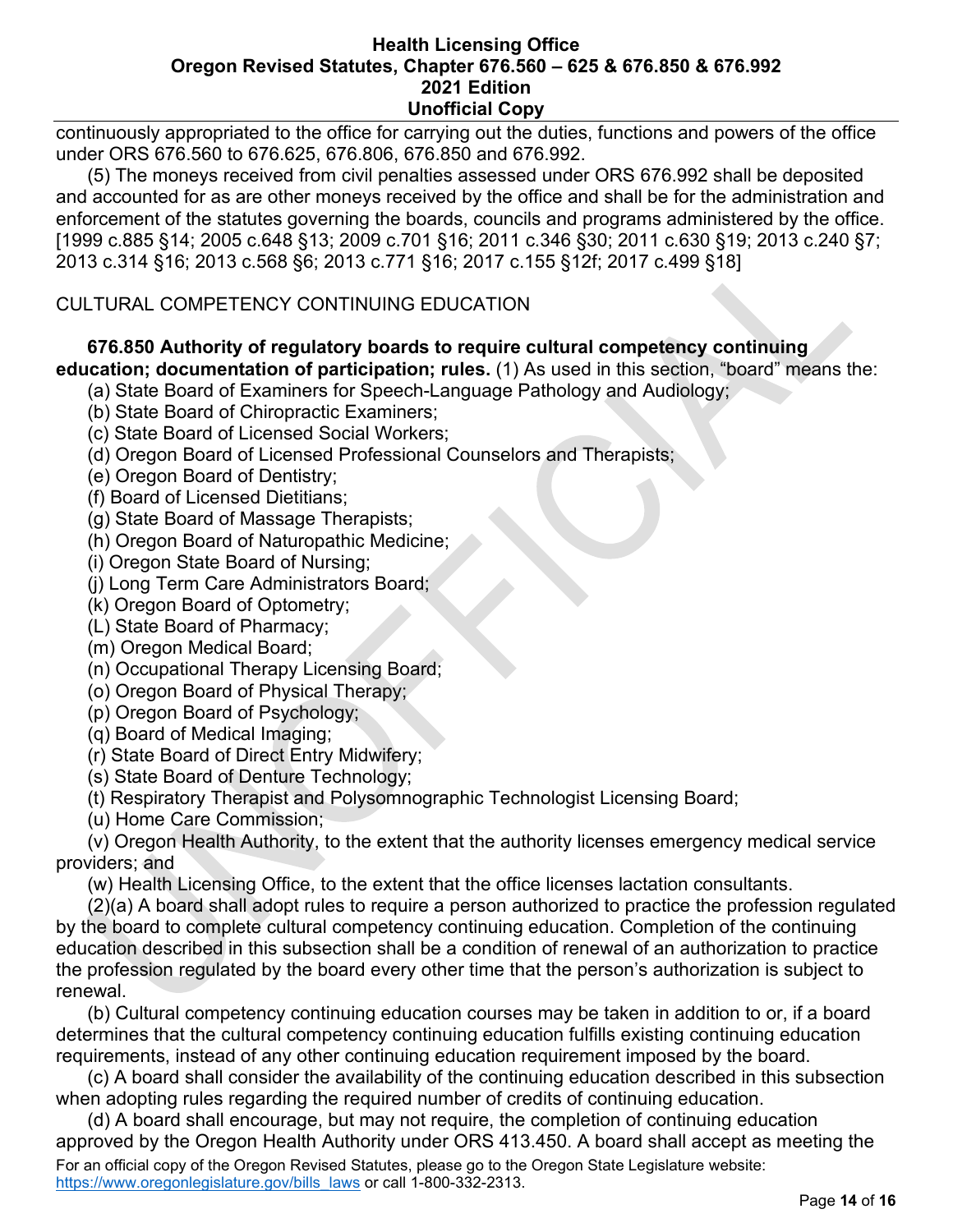requirements of this subsection continuing education that meets the skills requirements established by the authority by rule.

 (3) The requirements of subsection (2) of this section do not apply to a person authorized to practice a profession regulated by a board if the person is:

(a) Retired and not practicing the profession in any state;

(b) Not practicing the profession in this state; or

 (c) Residing in this state but not practicing the profession in any state. [2013 c.240 §1; 2017 c.6 §28; 2017 c.499 §19; 2018 c.61 §24; 2019 c.43 §11; 2019 c.186 §1]

**676.992 Civil penalties.** (1) Except as provided in subsection (3) of this section, and in addition to any other penalty or remedy provided by law, the Health Licensing Office may impose a civil penalty not to exceed \$5,000 for each violation of the following statutes and any rule adopted under the following statutes:

(a) ORS 688.701 to 688.734 (athletic training);

(b) ORS 690.005 to 690.225 (cosmetology);

(c) ORS 680.500 to 680.565 (denture technology);

(d) Subject to ORS 676.616 and 687.445, ORS 687.405 to 687.495 (direct entry midwifery);

 (e) ORS 690.350 to 690.410 (tattooing, electrolysis, body piercing, earlobe piercing, dermal implanting and scarification);

(f) ORS 694.015 to 694.170 (dealing in hearing aids);

(g) ORS 688.800 to 688.840 (respiratory therapy and polysomnography);

(h) ORS chapter 700 (environmental sanitation);

(i) ORS 675.365 to 675.410 (sexual abuse specific treatment);

 (j) ORS 678.710 to 678.820 (nursing home administrators and residential care facility administrators);

(k) ORS 691.405 to 691.485 (dietitians);

(L) ORS 676.612 (prohibited acts);

(m) ORS 676.810 and 676.815 (applied behavior analysis);

(n) ORS 681.700 to 681.730 (music therapy);

(o) ORS 676.630 to 676.660 (advanced nonablative esthetics procedure);

(p) ORS 681.740 to 681.758 (art therapy);

(q) ORS 676.665 to 676.689 (lactation consultation); and

(r) ORS 676.730 to 676.748 (genetic counseling).

 (2) The office may take any other disciplinary action that it finds proper, including but not limited to assessment of costs of disciplinary proceedings, not to exceed \$5,000, for violation of any statute listed in subsection (1) of this section or any rule adopted under any statute listed in subsection (1) of this section.

 (3) Subsection (1) of this section does not limit the amount of the civil penalty resulting from a violation of ORS 694.042.

(4) In imposing a civil penalty under this section, the office shall consider the following factors:

(a) The immediacy and extent to which the violation threatens the public health or safety;

(b) Any prior violations of statutes, rules or orders;

 (c) The history of the person incurring a penalty in taking all feasible steps to correct any violation; and

(d) Any other aggravating or mitigating factors.

(5) Civil penalties under this section shall be imposed as provided in ORS 183.745.

 (6) The moneys received by the office from civil penalties under this section shall be deposited in the Health Licensing Office Account and are continuously appropriated to the office for the